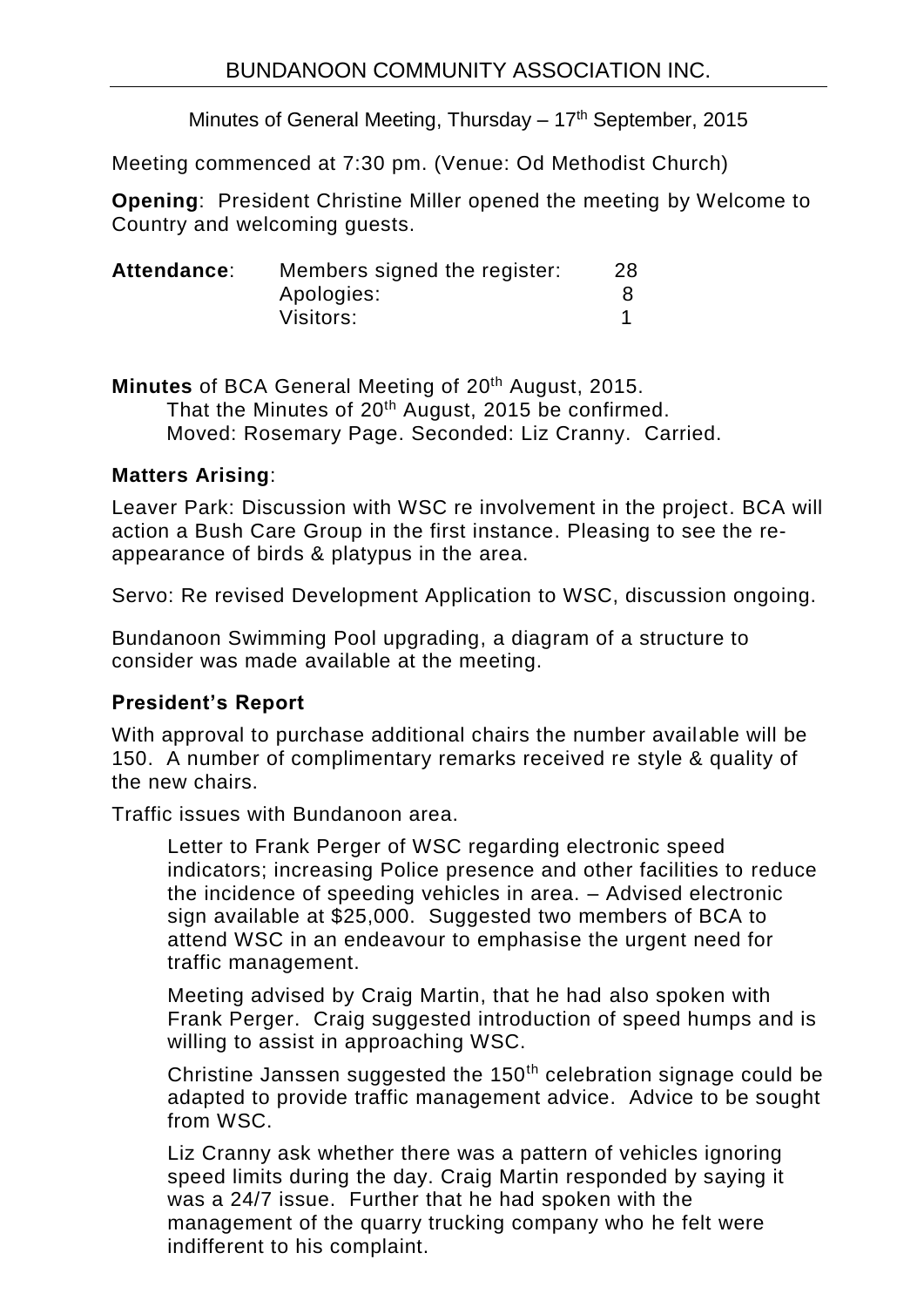General discussion – should BCA hire signage? Are rumble strips an overreaction? If rumble strips were introduced then the ideal location would be in Railway Avenue from YHA through to Osborne Street. Query who had ownership / responsibility for the road, WSC or RMS?

It was agreed this was an urgent issue we must aim at a solution by the end of 2015.

## **President's Report**

**John Brock & Rosemary Page** were thanked for standing in during the absence of Peter Goulding and Pat Guy.

Congratulations were extended to the Bundanoon History Group for their successful staging of **Treasures from the Past**.

Advised the recent **RFS anniversary celebrations** was attended by a number of "important" people.

Reported **St. Brigids Catholic Church** recently celebrated their 120th anniversary with a lovely service which included many people outside St Brigids congregation.

The recent **Convenors' Meeting** was very successful. From collective discussion about 'challenges' for the sub-committees, their major challenge shared was finding volunteers.

**The Huw/Hugh Conversation** Huw & Hugh event was well supported with 100 plus attending. The Hall equipment worked well, and Brian Banting has made a number of further improvement suggestions.

Christine Miller advised a letter has been forwarded from the community to Councillors Whipper & Scandrett on their recent election as **Mayor & Deputy Mayor of WSC**.

Peter Gray of **OMC Sub Committee** reported on a recent meeting with Uniting Church officials. The discussions were very positive. The Sub Committee will prepare a Mission Statement detailing policy regarding use and protection of the Church as advice to the Church Executive. Peter advised that the Church is not for sale.

**Treasurer's Report**. –For August 2015 as tabled Kathryn Wade congratulated on **the format** used to report financial activity.

That the Treasurer's report be accepted. Moved: Pat Hall. Seconded: Pam Davies. Carried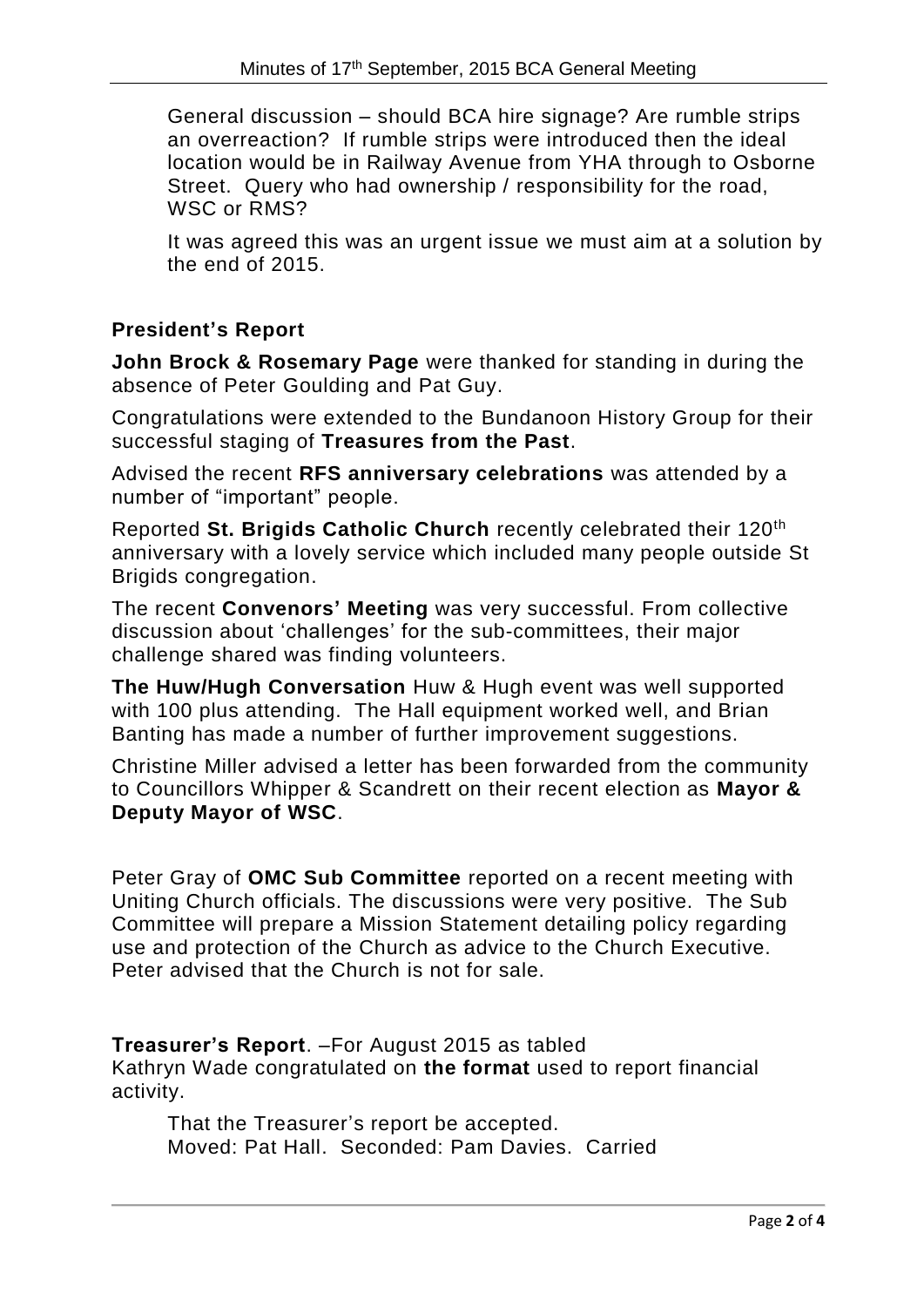**Membership Report.** As tabled, welcomed 4 new members to the BCA during August; currently membership stands at 471.

### **150th Celebrations**.

**Kangaroo March**. Planning, also involving Premier's Department underway. Marchers are due to arrive 30th September, evening dinner hosted by RSL. Lions Club will provide breakfast on Thursday. The day's formalities will commence at 10.30 am, with a special Commemoration Service, participation from the Bundanoon Public School and the RSL Rural Children's Choir. Morning tea in Hall with the Premier, Mike Baird and other dignitaries with us. Camp Kitchen & Melting Pot Theatre plays in Hall during the evening. Road closures will be advertised.

Future events: **Street Party** for children will focus on rides and a sausage sizzle.

End of **150th Celebration Community Dinner** 17th November, hosted by JCG Food & Wine. Tickets available, \$35.00 per head, byo alcohol.

**150th celebration memorabilia** available during Kangaroo March events.

Christine Janssen addressed the meeting re forthcoming **Recycled Fashions Sale**, calling for the donation of suitable fashion items.

Sue Davison advised **2015 Garden Ramble** only 5 weeks away. There will be 9 gardens on display, tickets available at Todds Real Estate until 25th September, 2015. Les Rundle will display a number of historic vehicles.

**Arts Bundanoon concert** on the Saturday of the Garden Ramble, will be held in Christine & Barry Miller's garden.

Sue Davison also reminded those in attendance of need for donations to raffles and the conduct of the **Scare Crow competition**.

Pat Hall advised request for WSC funding purchase of **Black Sheoak** tube stock was not successful. National Parks will assist with tube stock and information signage.

Pat Hall suggested that Bundanoon should conduct a campaign to become a **plastic bag free town**, by 2016.